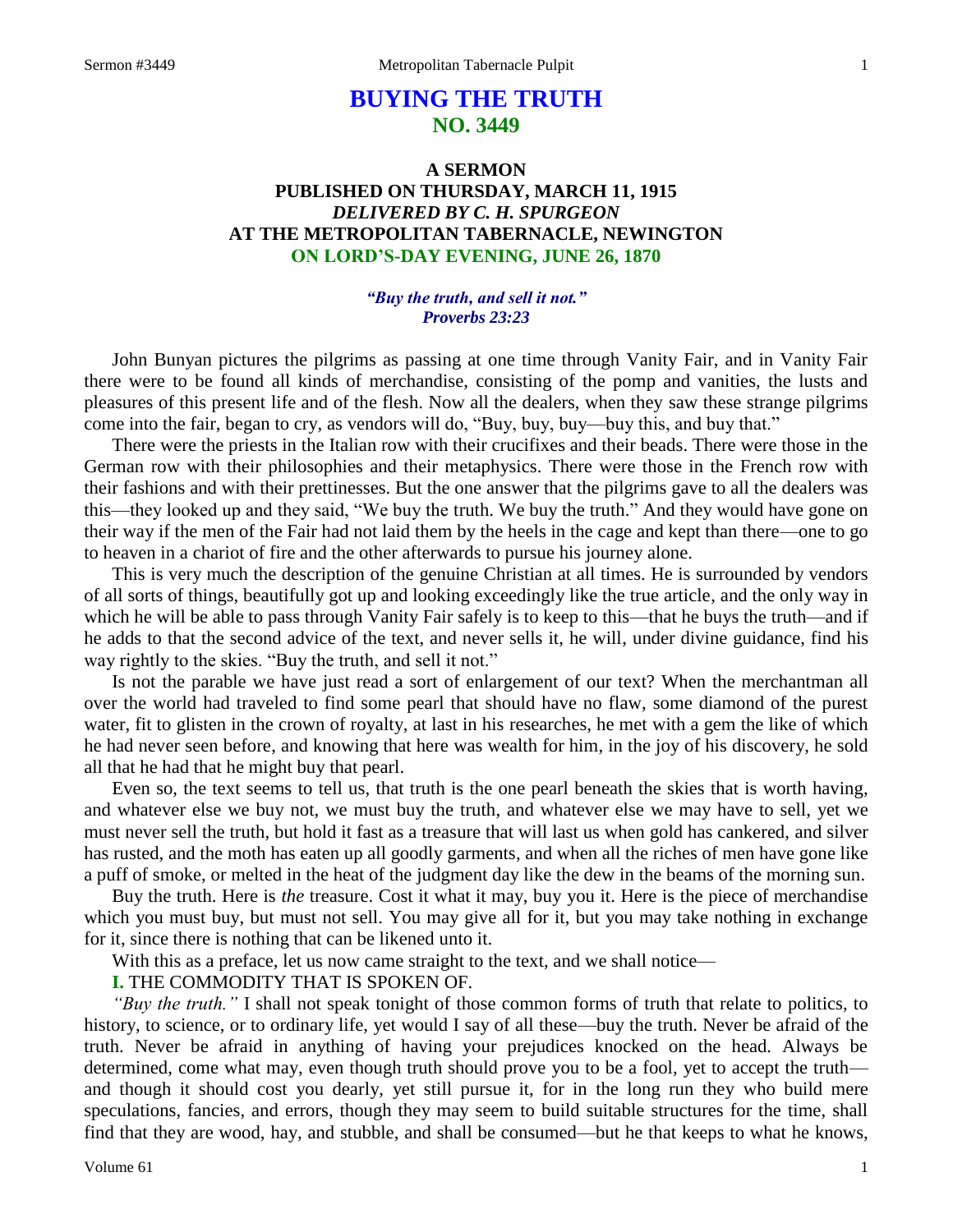#### 2 Buying the Truth Sermon #3449

to matters of fact, and matters of truth, builds gold, silver, and precious stones, which the trying fire of the coming ages shall not be able to destroy. I would sooner discover one fact and lay down one certain truth, than be the author of ten thousand theories, even though those theories should for a while rule all the thought of mankind.

But I speak now of *religious truth*. Buy that truth. Buy that truth above all others. And here we must have three heads. First, *in the matter of doctrinal truth, buy the truth*. Holy Scripture is the standard of the truth. To the law and to the testimony; if they speak not according to this word, it is because there is no truth in them. "Thy word is truth." Here is silver tried in the furnace and purified seven times.

Speak of Infallibility? It is not at Rome, but it is here in this Book. Here is an infallible witness to the truth of God, and he that is taught of the Holy Spirit to understand it gets at the truth. Now, dear brethren, do aim to get the right truth, the real truth as to matters of doctrine. Count it not a trifle to be sound in the faith. Think no error to be harmless, for the truth is very precious, and error, even when we do not see it to be so, may lead to the most solemn consequences of mischief.

In this world we see too much of salvation without Christ—I mean we meet with many who believe that they are saved because they have been baptized, or confirmed, or passed through the ceremonies of the church to which they belong. They have not looked to the precious blood. They are not depending simply upon the finished work of the Redeemer, but something else than Christ has become their confidence.

Now, avoid that, and buy the truth, which lies here, "Believe on the Lord Jesus Christ, and thou shalt be saved." We hear too much now-a-days of regeneration without faith—the supposed regeneration of unconscious babies, the new birth of people through drops of water, when they are not able to understand what is performed upon them. I beseech you believe that there is no new birth where there is not a confidence in Christ, and that the regeneration which does not lead to repentance and faith, which is not, indeed, immediately attended therewith, is no regeneration whatever. Buy the truth in this matter.

Stand to it that it is the work of the Holy Spirit in rational and intelligent beings, leading them to hate sin, and to lay hold of eternal life. Alas! we have in some quarters too much of faith without works. A kind of faith is preached, a kind of faith is trusted in, which is not practical. Men say they believe, but they do not prove it by their lives. They remain in sin and yet wrap themselves up in the belief that they are God's chosen ones.

From such, turn away, and remember that a faith without works is dead, and only the faith that changes the character, sanctifies the life, and leads the man to God, is the faith which will save the soul. We must see to it that in our doctrine we bow our judgment to the teachings of Scripture, and try to be conformed to all the revelation of God, and especially to all the teachings of our Lord Jesus Christ. May we not fall into one error or another. Scylla is there and Charybdis there, and he is a happy helmsman who can steer between the two.

You shall fall into this 'ism' or into that, unless you keep to the truth. Never mind whether you can make the truth always consistent to your own judgment or not. If it is the truth, believe it. And though it should seem to contradict another truth, yet hold to it, if it is in the Word, waiting till clearer light shall reveal to you that all these truths stand in a wonderful harmony and consistency which, at first, you could not perceive. In doctrine, buy the truth.

But secondly, *buy experiential truth*. I know not another word to use. I mean truth within, the truth experienced. See that this be real truth. How easy it is to be deceived with the notion that we are converted when we still need to be converted—to fancy that, because we have the approbation of our minister and of our Christian friends, we must, therefore, necessarily be the people of God. There is only one true new birth, but there are fifty counterfeits of it. In this respect, then, buy the truth.

Let me have you beware of an experience which has a faith in it that was never attended with repentance. I am afraid of a dry-eyed faith. That faith seems to me to be the faith 's elect, whose eyes are full of tears. If you have never felt yourself a sinner, never trembled under the law of God, never felt that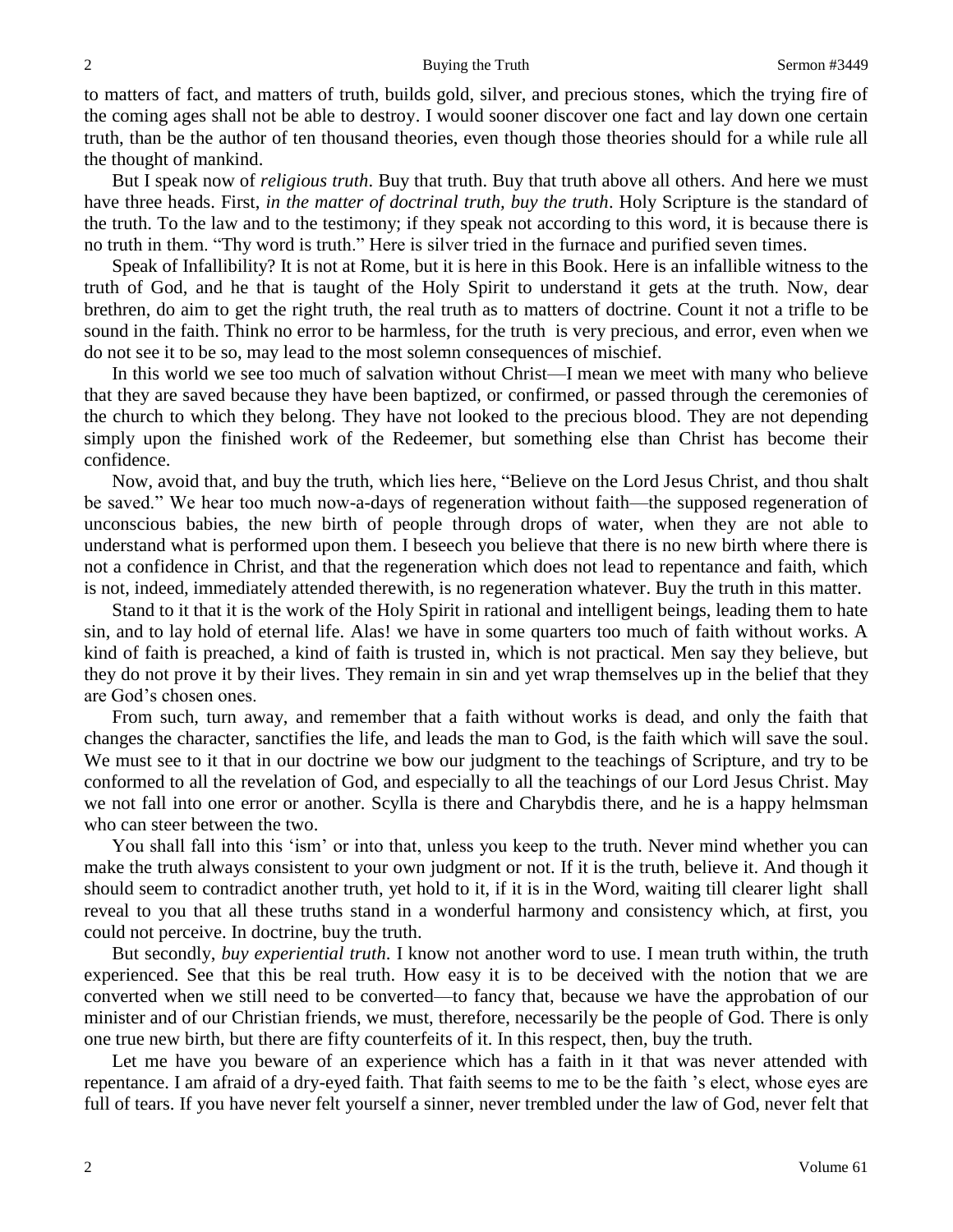#### Sermon #3449 Buying the Truth 3

you have deserved to be cast into hell, I am afraid your faith is a mere presumption and not the faith that looks to Christ. Beware of an experience that lies in talk and not in feeling.

Mr. Talkative, in Bunyan's *Pilgrim* could speak very glibly about religion—no man more so than he—he was fit to take the chair in an assembly of divines, but it was not heart-work, it was all surfacework. Plow deep, my brethren. Feel what you believe. Let it be with you real home-work, soul-work, the work of God the Holy Ghost—not a temporary excitement, not head-knowledge, not theory. May the truth be burned into your souls by the operation of the Holy Ghost. In this respect, buy the truth.

Alas! we see now-a-days in many professors a great deal of life without struggle—and I think I have learned that all spiritual life that is not attended with struggles is a mistake, for Isaac, the child of the promise, is sure to be mocked by Ishmael. No sooner does the seed of the woman come into the world than the seed of the serpent tries to destroy it.

You must, and will, find a battle going on within you if you are a believer. Sin will contest it with grace, and grace will seek to reign over sinful corruptions. Be afraid of too easy an experience. "Moab is at ease from his youth; he hath not been emptied from vessel to vessel; for the time cometh when the Lord will search Jerusalem with candles, and punish the men that are settled upon their lees."

There must be strivings within, or we may well beware of such an experience. And I think I have noticed a growing feeling abroad of confidence without self-examination. I would have you hold to believe God's Word, but do not take your own state at haphazard. Do not conclude that you are a Christian because you thought you were one ten years ago. Day by day bring yourself to the touchstone.

He that cannot bear examination will have to bear condemnation. He that dares not search himself will find that God will search him. He that is afraid to look himself in the face had need to be afraid to look the Judge in the face when the great white throne shall be placed, and all the world summoned to judgment.

Confidence is quite consistent with self-examination and I pray you in this thing, buy the truth and seek to have a religion that will bear the test—a true faith, a living faith, a faith that moves your soul, a deep-rooted faith, a faith which is the supernatural work of the Holy Ghost, for the time comes when, as the Lord lives, nothing short of this will stand you in good stead.

Again, I spoke of three sorts of the truths —doctrinal truth, experiential truth, and now *practical truth*. By practical truth I mean our actions being consistent, and those of a right and straightforward course. In this matter, buy the truth . You profess to be a Christian—be a Christian. You say that you are a follower of Christ—follow Him, then. You know it is right to be a person of integrity and uprightness—be so.

Let no dirty tricks of trade, let no meannesses, let none of those white lies which degrade commerce now-a-days, ever come across your path except to be reprobated and abhorred. Walk straight forward. Learn not to tack. Do not wish to understand policy, and craft, and cunning. Buy the truth. It will shame the world yet. He that speaks out his mind, says what he means, and means what he says, does the just thing, does the right thing, fears no man, and lifts his head boldly in the face of all creation if it dares to whisper that it will enrich him by his doing wrong—that is the man that buys the truth practically.

You know how it can be carried out in commerce readily enough, in the parlor, in the drawing room, and in the kitchen. There is a truthful way for a shoeblack to blacken shoes in the street and there is a lying way of doing it. There is a truthful way of doing the most commonest actions, and there is a false method of doing the very selfsame thing. In this respect, then, buy the truth, as to the straightforwardness, the clean, sharp transparency of your moral character and of your Christian conduct.

Never seem to be what you are not, or if you must for a while be in that position, count that you are unfortunate, and escape from it as soon as you can. Never do what you are ashamed of—it matters not who sees. Think always that God sees, and with God for a witness, you have enough observers. Only do that which you would have done if all eyes were fixed on you and you were observed even by your most cruel critics.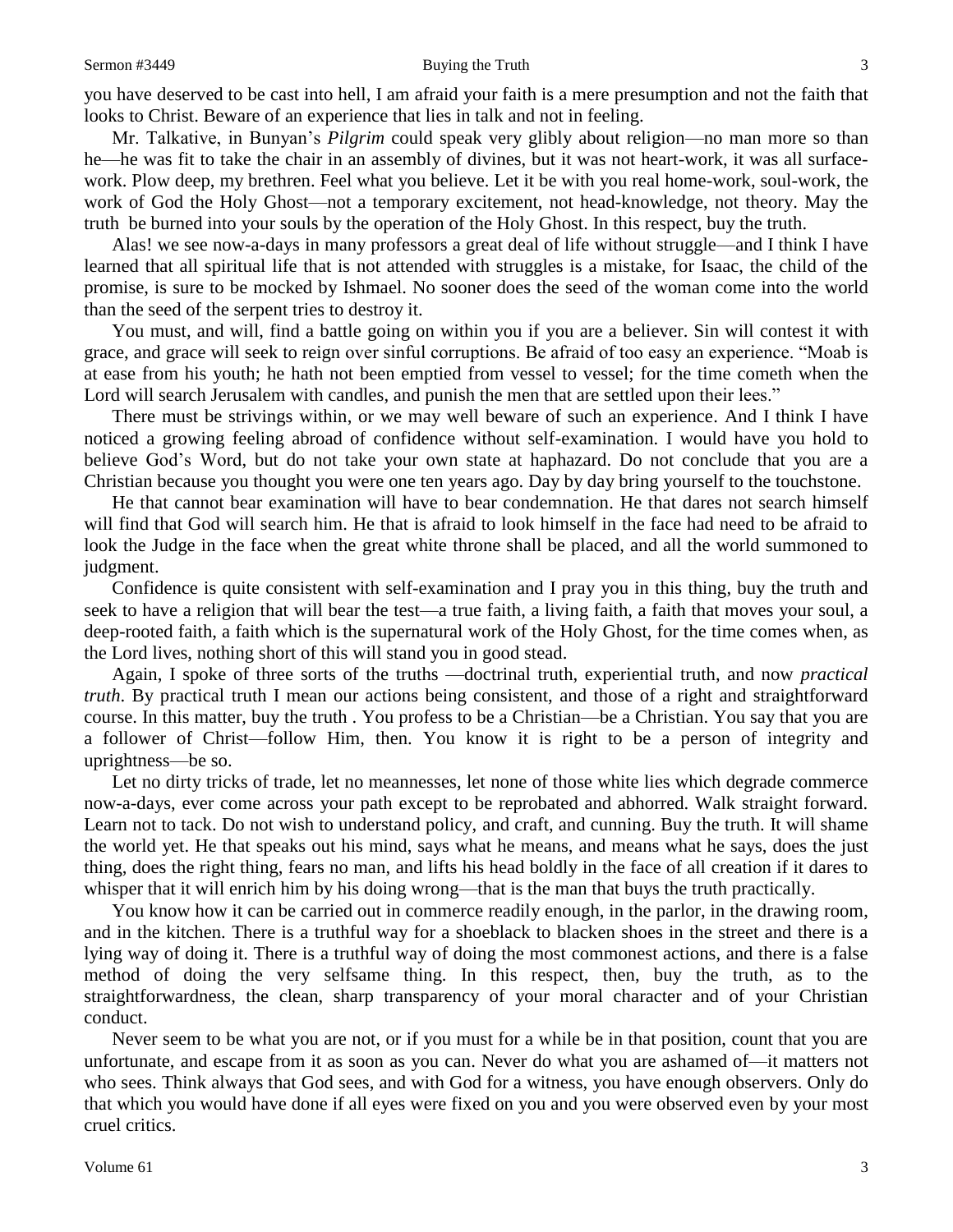Never stifle conscience. Carry out your convictions. If the skies fall, stand upright. What God's Holy Spirit tells you, that do. What you find in this Book, carry out. If you bring any mischief to other people through it, that is their business. If I keep on the right side of the road, and run over anybody—that is his fault—he should have kept out of the way. I would not run over him if I could help it, but I cannot turn aside from the right road. Stand in your place. Let malignant eyes look at you, but like the sun, shine on, and if others envy you, yet fret not because of them, neither be grieved to act the truth, but in this respect again fulfill the text and "buy the truth."

So have I shown you what the commodity is—doctrinally, experientially, and practically. "Buy the truth."

Now let us come and think especially of the first part of the text.

## **II.** HOW THIS COMMODITY IS OBTAINED.

"*Buy* the truth." Let us correct an error here. Some might suppose that Christ, and the Gospel, and salvation—all of which are included in the truth—can be bought. They can, but they cannot. They can in the sense of the text. They cannot in any other sense. You cannot purchase salvation—merit cannot win it. Christ's price is, "Without money and without price."

Has not the prophet so worded it? "Yea, come, buy wine and milk, without money and without price." Salvation is of free grace, and is from the very necessity of its nature, gratis. You cannot merit it. You cannot earn it. It is not of the will of man, nor of blood, nor of birth, but "He will have mercy on whom he will have mercy, and he will have compassion on whom he will have compassion."

What, then, does the text mean? I will try to expound the Word. It means, first, *to be saved, give up everything that must be given up, in order to your receiving the free salvation*. *Every sin must be given up*. No man shall go to heaven while he lives in and favors any one sin. A man may sin, and be saved, but he cannot love sin and be saved.

Give up, then, your drunkenness, if that be your sin. Give up, then, your unchaste living, if that be your sin. Conquer that angry temper, that love of greed—whatever it is that keeps you back from Christ. Buy the truth and give up these. You will not merit salvation then, but if this must be given up, let it not stand in your way. Give it up, man! Since you cannot have your sin and have Christ too, get a divorce from your sin and take holiness, and take the Savior.

You must also *give up all your self-righteousness*. Some are trusting in their prayers, some are trusting in their tears, their repentances, their feelings, their church-goings or chapel-goings, and I know not what men will not trust in. Give them all up. They are all lies together. There is no reliance to be placed on anything you can do.

Come and trust what Christ has done, and if it be, as it certainly is, needful for you to give up your own righteousness to win Christ and be found in Him, then do it, and in this sense part with all you have that you may buy Christ. Yourself—your sinful self and your righteous self—oh! that you might be willing to part with both, that you might buy the true salvation!

And the text means this, again, *that if, in order to be saved, it should cost you a deep experience and much pain, yet never mind it*. It is better that you should bear all that and get the truth , than that you should escape without this heart-searching work and be deceived at the last. If the price at which you shall have a true experience is that of sorrow, buy the truth at that price. Be willing to let the doctor's lancet wound you, if thereby he shall heal you. Be willing to lose the right eye or the right hand, if thereby you shall enter into eternal life.

It also means this—buy the truth—that is, *be willing at all risks to hold to the truth*. Buy it as the martyrs did when they gave their bodies to be burned for it. Buy it as many have done when they have gone to prison for it. Buy it if you should lose your situation for it. Lose your situation sooner than tell a lie. Like the three holy children, be rather willing to go into the fiery furnace than to worship the image which Nebuchadnezzar has set up.

Run the risk of being poor. Do not believe, as all the world says, that you must live. There is no absolute necessity for it. Sometimes it is a grander thing to die. Let the necessity be, "We must be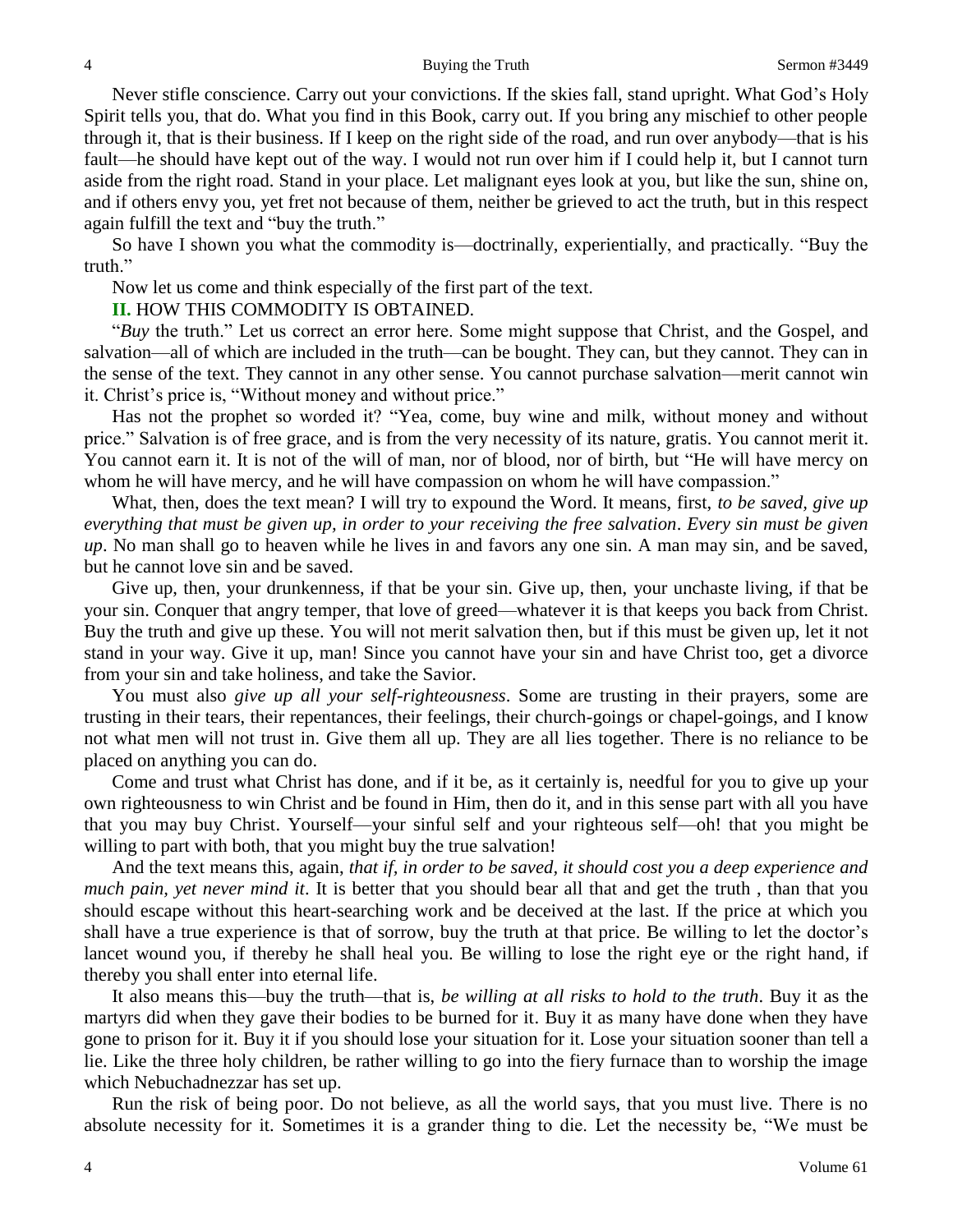honest. We must do the right. We must serve God," for that is a far greater necessity than that of merely living. Count all things but dross that you may be a true man, a godly man, a holy man, a Christly man, and in this sense make sacrifice of all, and thus "buy the truth."

I think that is what the word means. I expound it to mean this—give anything and everything, sooner than part with Christ, part with the living work of grace in your heart, or part with the integrity of your conduct.

#### And now let me—

#### **III.** PARAPHRASE THESE WORDS.

"Buy the truth." Then I say, *buy only the truth* . Do not be throwing away your life, and your abilities, and your zeal, and your earnestness, for a lie. Some are doing it. Thousands of pounds are given to erect edifices for doing mischief. Multitudes of sermons are preached, very zealously, to propagate falsehoods, and sea and land are compassed to make proselytes, who shall be ten times more children of hell than they were before. Buy only the truth.

Do not buy the glittering stuff they call truth. Never mind the label—look to see if it be truth . Bring everything that is propounded as truth to the test, to the trial. If it will not stand the fire 's Word, then do not buy it. Nay, do not have it as a gift. Nay, do not keep it in the house. Run away from it. It does eat as does a canker—let it not come near you. Buy only the truth .

*"Buy the truth" at any price, and sell it at no price.* Buy it at any price. If you lose your body for it, if you lose not your soul, you have made a good bargain. If you lose your estate for it, yet if you have heaven in return, how blessed the exchange! You certainly will not need for it to lose your peace of mind, but you may lose everything else, and you shall make a good bargain. Come to no terms with Christ. Throw all into the soul bargain. Let all go as long as you may, but have truth in the doctrine, truth in the heart, and truth in the life, and Christ, who is the Truth, to be your treasure forever.

*Buy all the truth*. When you come to the Bible, do not pick and choose. Do not try to believe half of it and leave out the other half. Buy the truth—that is, not a section of it that suits your particular idiosyncrasy, but buy the whole. Why need you break up pearls and dissolve them? Buy all that is true. One doctrine of God's Word balances another. He who is altogether and only a Calvinist probably only knows half the truth , but he who is willing to take the other side, as far as it is true, and to believe all he finds in the Word , will get the whole pearl.

Buy the truth now —buy tonight the truth. It may not be for you to buy tomorrow. You may be in that land where God has cast forever the lost souls away from all access to the truth, where truth's shadow, cold and chill, shall fall upon you, and you, in outer darkness, shall weep and wail, and gnash your teeth, because you shut out truth from you, and now truth has shut you out, and all your knockings at her door shall be answered with the dolorous cry, "Too late, too late! You cannot enter now!"

Thus I have paraphrased the text. Buy only the truth. Buy all the truth. Buy at any price the truth and buy now the truth.

Briefly let me give you—

## **IV.** THE REASONS FOR THIS PURCHASE.

You want the truth and you will never be received by God at last unless you bring the truth in your right hand. Only the truthful can enter those gates of pearl. You need the truth *now*. You are not fit to live any more than to die without an interest in the truth as it is in Jesus. Accept Christ to be truly yours, so truly yours as to make you true.

You know not how to fight the battle of life at all without the truth. Your life will be a blunder, and the close of it will be a disaster, except you buy the truth. God grant that you may buy the truth now. You need it. You need it now, and you will need it forever. Oh! I would to God that that hymn we sang should not merely be heard by you, but felt by you:

> *"Hasten, sinner, to be wise, And stay not for the morrow's sun."*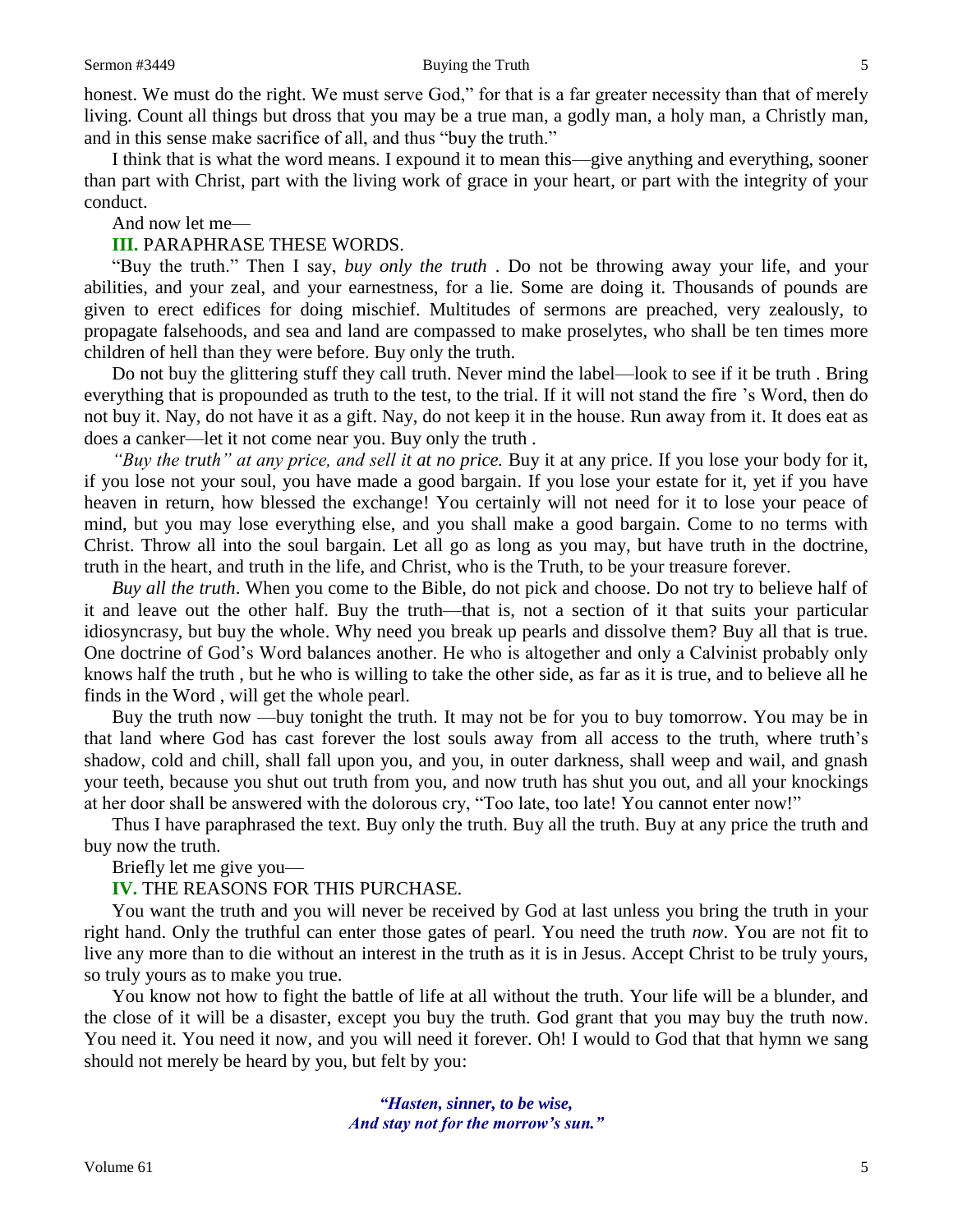Oh! that fatal "tomorrow"! Over the cliffs of "tomorrow" millions have fallen to their ruin. Tomorrow, ay, tomorrow! Here are these put-offs, and these delays, and yet God has never given you a promise of mercy tomorrow. His Word is, "Today, if you will hear his voice, harden not your hearts." A better day shall never come than this day. Oh! that you would accept it now.

> *"If you tarry till you're better, You will never come at all."*

And till times are more propitious, if you wait, you will wait on forever and for aye. God grant you may buy His truth now, for the text is in the present tense, for now you need it.

Let me direct you to—

### **V.** THE MARKET WHERE YOU CAN BUY IT.

These are the Words of Jesus Christ when He appeared to His servant John, "I counsel thee, buy of me," said He. There is no place where truth can be found in its power and life, except in Jesus Christ. truth is in His blood—it will wash away what is false in you. Truth is in His Spirit—it will eradicate what is dark and vile in you. His love will make you true by conforming you to Himself.

Come to Christ. Bring nothing with you. Come as you are, empty-handed, penniless, and poor. The rivers of milk and wells of wine are all with Him. He is the banquet giver, and the banquet too. To trust Him is to live. To look to Him alone for salvation is to find salvation in that look. Oh! that these simple words might point someone to the place where he shall buy the truth! And now let me repeat my text again, "Buy the truth."

Do not misread it. It does not say *hear about the truth*. That is a good thing, but hearing is not buying, as many of you tradesmen know to your cost. You may tell people where to go, but you do not want them merely to hear—you are not content with that—you want them to buy. Oh! that some of you, my hearers, would become buyers of the truth!

I know some of you. I happen to look about and find out here and there one—some of you, whom I know, and respect, and esteem, and pray for. I had thought that you would have bought the truth long ago—it often staggers me why you have not. Oh! that you were decided for God! I am afraid I am preaching some of you into a hardened state. If the Gospel does not save you, it will certainly be a curse to you—and I am afraid it is being so to some of you. Do think of this, I pray you!

Why should you and I have the misery of doing each other hurt when our intention is on both sides, I am sure, to do that which is kind and good? Oh! yield you to my Master. The Light of the World is with His hand at your door knocking tonight softly. Do you not hear the knock of the hand that was pierced? Admit Him! He comes not in wrath—He comes in mercy. Admit Him! He has tarried long, even these many years, but no frown is yet upon His brow.

Rise now and let Him in. Be not ashamed. Though ashamed, be not afraid, but let Him in, and blushing, with tears in your face, say to Him, "My Lord, I will trust You. Worthless worm as I am, I will depend upon You." Oh! that you would do it now, this moment! The Lord give you grace to do it! Do not hear about it only, but buy the truth.

*Do not merely commend the truth* by saying, "The preacher spoke well, and he spoke earnestly, and I love what he said." The preacher had almost rather that you said nothing than that, if you do not buy the truth. How it provokes the salesman when a customer says, "Yes, it is a beautiful article, and very cheap, and just what I want"—and then walks out of the shop. Nay, buy the truth and you shall commend it afterwards—and your commendation shall be worth the hearing.

And I pray you, do not stand content *with merely knowing about the truth*. Oh! how much some of you know. How much more you know than even some of God's people. You could correct many of my blunders. But ah! he that knows is nowhere unless he also has. To know about bread will not stay my hunger. To know that there are riches at the bank will not fill my pocket. Buy the truth, as well as know it. That is, make it your own.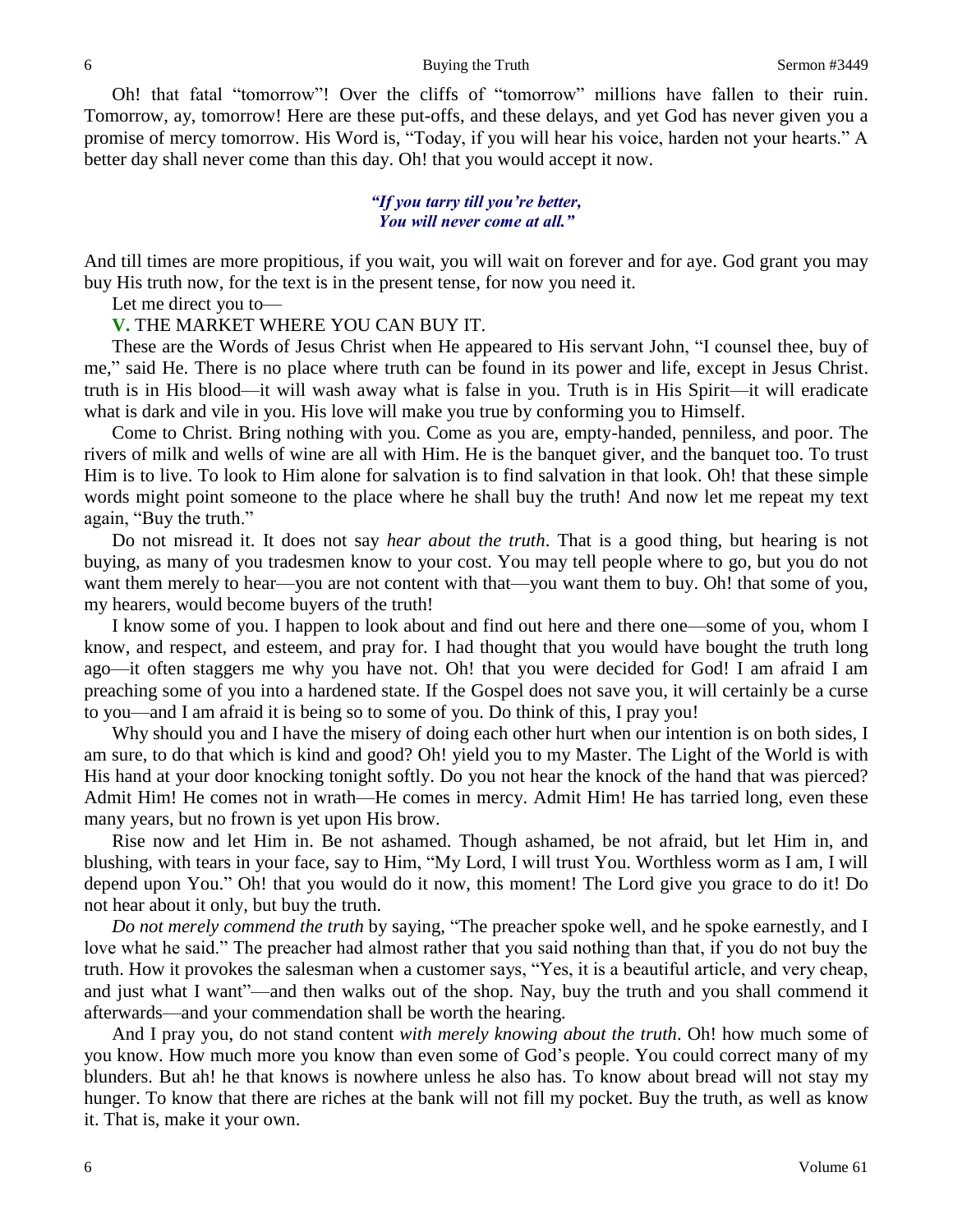#### Sermon #3449 Buying the Truth 7

And do not, I pray you, *intend to buy it.* Oh! intentions, intentions, intentions! The road to hell—not heaven—that is a mistake of the proverb—the road to hell is paved with good intentions. Oh! you laggards, pull up the paving stones and hurl them at the devil's head. He is ruining you. He is decoying you to your destruction. Turn your intentions into actions and no longer intend to buy, but buy the truth.

And do not tonight *wish that the truth were yours*, but buy it. You say the cost is too great. Too great? It is nothing. It is "without money and without price." Do you mean, however, to say, that it is too great a cost to give up a sin? What, will you burn in hell rather than give up a lust? Will you dwell in everlasting burnings forever sooner than give up those cups that intoxicate you? Must you have your silly wantonness and lascivious mirth, or any kind of sin? Must you have it? Will you sooner have it than heaven?

Then, sirs, your blood be on your own heads. You have been warned. I hope you are sober and have not yet gone to madness, and if you be, you will see that no pleasures of an hour can ever recompense for casting yourselves under the anger of God forever and forever. Buy the truth. Do not merely talk about it, and wish for it, but buy, buy the truth.

And then, lastly—

#### **VI.** A WARNING AS TO LOSING THE PURCHASE.

"Sell it not." My time has gone and therefore, as I never like to exceed it, there shall be but these few words. When you have once got the truth, I know you will not sell it. You will not, I am sure, at any price. But the exhortation, nevertheless, is a most proper one.

*There have been some who have sold the truth to be respectable*. They used to hear the Gospel, but now they have got on in the world, and keep a carriage, and they do not like to go where there are so many poor people, so away they go where they can hear anything or nothing, so that they may be respectable.

Ah! I have the uttermost contempt for this affectation of gentility and respectability that leads men to be so mean as to forsake their Christian friends. Let them go. They are best gone. Such chaff had better not be with the wheat, and those that can be actuated by such motives are too base to be worth retaining.

Some sell the truth *for a livelihood*. I pity these far more. "I must have a situation, therefore I must do what I am told there. I must break this law of God and that, for I must keep my family." Ah! poor soul, I pity your unfortunate position, but I pray that you may have grace even now to play the man and never sell the truth, even for bread.

Some sell the truth *for the pleasures of the world*. They must have enjoyment, they say, and so they will mingle with the multitude that do evil—and give up their Christian profession.

Others seem to sell the truth *for nothing at all*. They merely go away from Christ because religion has grown stale with them. They are weary of it, and they go away. I shall put the question painfully to all—will you also go away? Will you to be respectable, will you to have a livelihood, will you to have the pleasures of sin for a season, will you out of sheer weariness—will you go away? Nay, we can add:

> *"What anguish has that question stirred, If I will also go! Yet, Lord, relying on Thy Word, I humbly answer, No."*

Sell it not. Sell it not. It cost Christ too dear. Sell it not. You made a good bargain when you bought it. Sell it not. Sell it not. It has not disappointed you—it has satisfied you and made you blessed. Sell it not—you want it. Sell it not, you will want it. The hour of death is coming on and the day of judgment is close upon its heels. Sell it not. You cannot buy its like again—you can never find a better. Sell it not you are a lost man if you part with it.

Remember Esau, and the morsel of meat, and how he would again have found his birthright if he could. Remember Demas. Remember Judas, the son of perdition. You are lost without it. It is your life.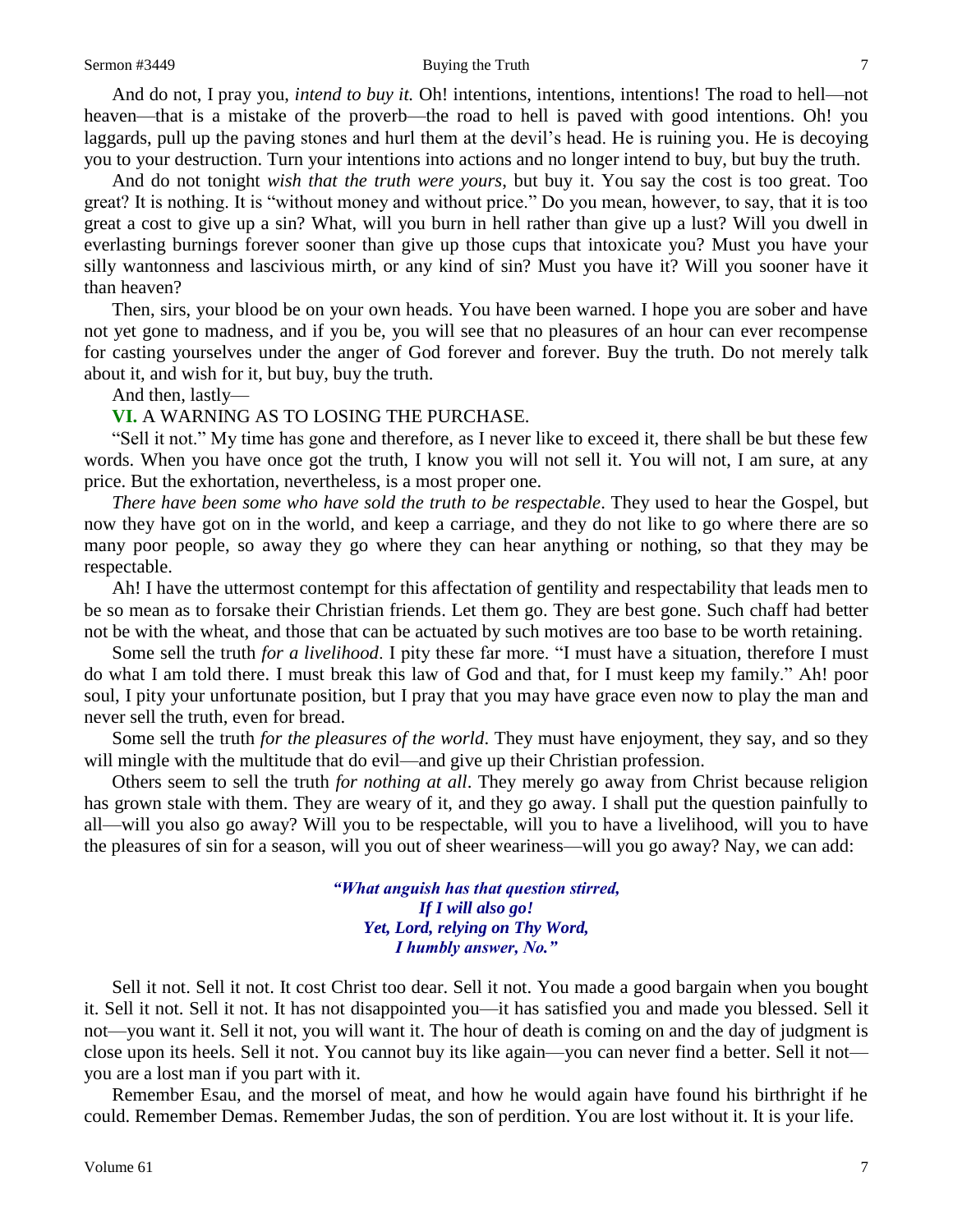Skin for skin, yea all that you possess, part with for it, and be resolved, come fair or come foul, come storm or come calm, come sickness or come health, come poverty or come wealth, come death itself in the grimmest form, yet none shall separate you from the love of God which is in Christ Jesus your Lord, and none shall make you part from the truths you have learned and received from His Word—the truths you have felt and have had wrought into your soul by His Spirit—and the truths which in action you desire should tone and color all your life.

God bless you, dear friends, and keep you, and when the Great Shepherd shall appear may you have the mark of truth upon you, and appear with Him in glory.

## **EXPOSITION BY C. H. SPURGEON**

## *MATTHEW 13:24-50*

**Verse 24.** *Another parable put he forth unto them, saying, The kingdom of heaven is likened unto a man which sowed good seed in his field:*

He knew that it was good. It had been tested—it was unmixed—it was good throughout.

**25.** *But while men slept his enemy came and sowed tares among the wheat, and went his way.* 

It was a very malicious action. The thing has been done many times. Bastard wheat was sown in among the true wheat, so as to injure the crop.

**26-27.** *But when the blade was sprung up, and brought forth fruit, then appeared the tares also. So the servants of the householder came and said unto him, Sir, didst not thou sow good seed in thy field? From whence then hath it tares?* 

We often have to ask that question. How comes this about*?* It was a true Gospel that was preached, from whence then come these hypocrites—these that are like the wheat, but are not wheat? For it is not the tare that we call a tare in England that is meant here, but a false wheat—very like wheat, but not wheat.

**28.** *He said unto them, An enemy hath done this.* 

The enemy could not do a worse thing than to adulterate the church of God. Pretenders outside do little hurt. Inside the fold they do much mischief.

**28-30.** *The servants said unto him, Wilt thou then that we go and gather them up? But he said, Nay; lest while ye gather up the tares, ye root up also the wheat with them. Let both grow together until the harvest: and in the time of harvest I will say to the reapers, Gather ye together first the tares, and bind them in bundles to burn them: but gather the wheat into my barn.*

The separation will be more in season, more easily and more accurately done when both shall have been fully developed—when the wheat shall have come to its fullness and the counterfeit wheat shall have ripened.

**31-32.** *Another parable put he forth unto them, saying, The kingdom of heaven is like to a grain of mustard seed, which a man took, and sowed in his field: Which indeed is the least of all seeds:*

Commonly known in that country.

**32-35.** *But when it is grown, it is the greatest among herbs, and becometh a tree, so that the birds of the air come and lodge in the branches thereof. Another parable spake he unto them; The kingdom of heaven is like unto leaven, which a woman took, and hid in three measures of meal, till the whole was leavened. All these things spake Jesus unto the multitude in parables; and without a parable spake he not unto them: That it might be fulfilled which was spoken by the prophet, saying, I will open my mouth in parables; I will utter things which have been kept secret from the foundation of the world.*

How thoroughly impregnated our Lord was with the very spirit of Scripture. And He ever acted as if the Scriptures were uppermost in His mind. They seemed to be always in their fullness before His soul.

**36.** *Then Jesus sent the multitude away, and went into the house: and his disciples came unto him,*